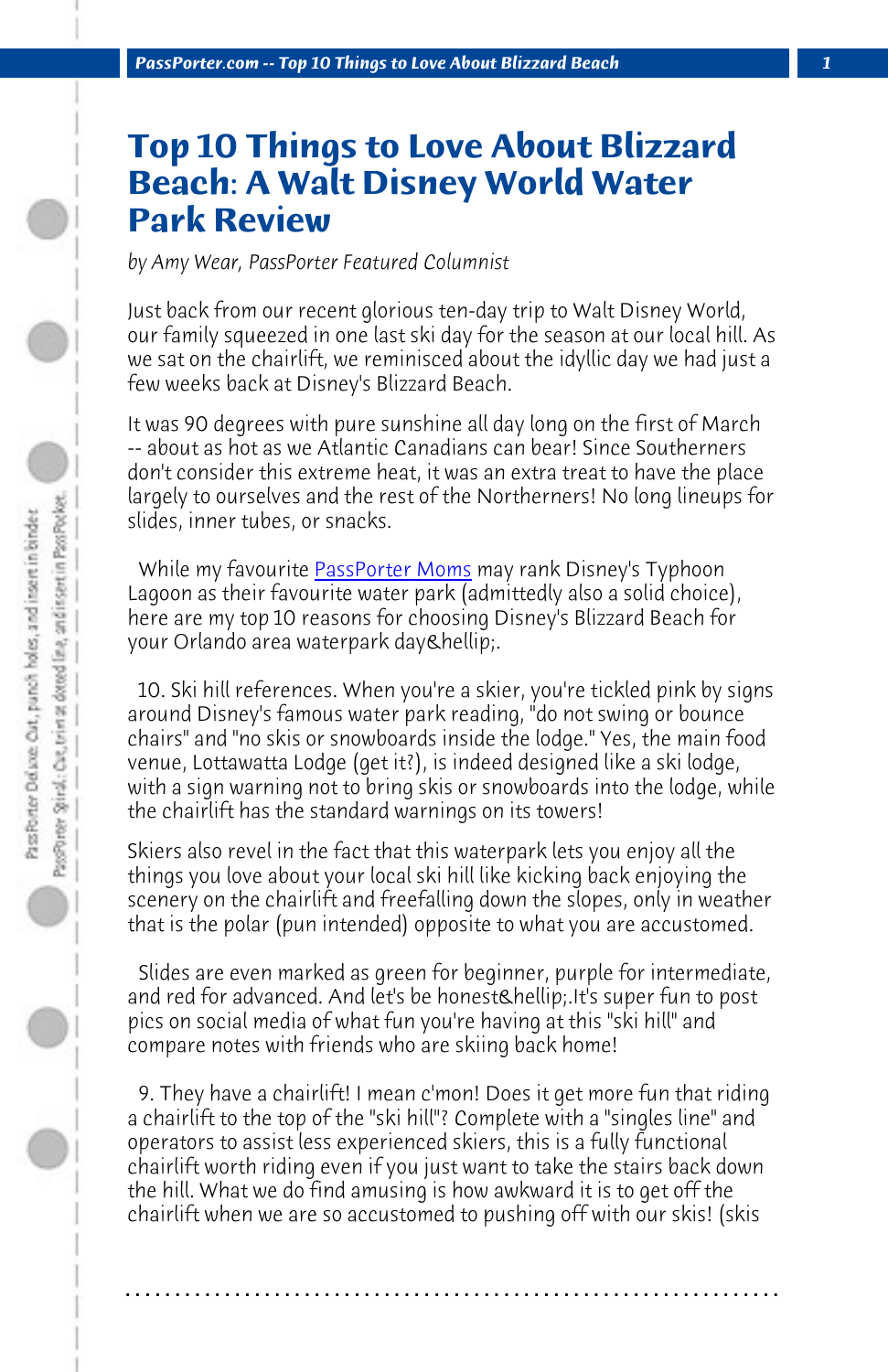are much easier).

 8. Melt Away Bay. This wave pool area is so much fun for bobbing along the waves in an inner tube that time can easily escape you. After two hours, we had to pry our girls away to ensure that we had a chance to enjoy some of the other attractions!

 7. Winter Summerland. You know those free rounds of mini golf you get with your Magic Your Way Package that you never get around to using? Visiting this waterpark increases your odds of actually using those coupons. Continuing with the "winter in summer" theming, this quaint mini golf course is right outside the park gates.

 6. Teamboat Springs. This family-friendly whitewater-rafting type ride makes the short list of my favourite Walt Disney World attractions. Seating six, the whole family can ride together with mild drops and splashes around every corner. Just ride the chairlift to the queue or take the stairs if you're feeling impatient and ambitious.

 5. Ski patrol training camp. There's just something about this area that will entertain kids for hours. Aimed at kids ages 12 and under, they'll enjoy slides that are just their size, as well as a zip line on a T-bar that drops into the water, and the Thin Ice Training Course. During our first visit in December, 2013, we couldn't get our daughters out until the park closed!

 4. Toboggan Racers. These are the perfect slides for families who want to have fun together without attempting the double black diamond slides. You can race each other down the hill, going head first on your "crazy carpet."

 3. Summit Plummet. Since there's bound to be a dare devil in your crew, they can ride one of the world's highest body slides, dropping 120 feet. They can also warm up with Slush Gusher, a 90-foot high double-bump slide. To these I say "No, thank you!"

 2. Cross Country Creek. If water slides aren't your thing, you can pass the hours floating along the "creek" around the perimeter of the park. With several entry / exit points, the choice is yours how long you stay. Round trip takes approximately 20 minutes.

 1.The Sand Pail! Our family simply had to try the sand pail sundae and finished it in under five minutes! It's made in an actual sand pail with chocolate and vanilla ice cream, waffle pieces, sprinkles, cookie pieces ("dirt"), hot fudge, caramel sauce, whipped cream, and at least one cherry on top. A visit to Disney's Blizzard Beach just isn't complete

**. . . . . . . . . . . . . . . . . . . . . . . . . . . . . . . . . . . . . . . . . . . . . . . . . . . . . . . . . . . . . . . . . .**